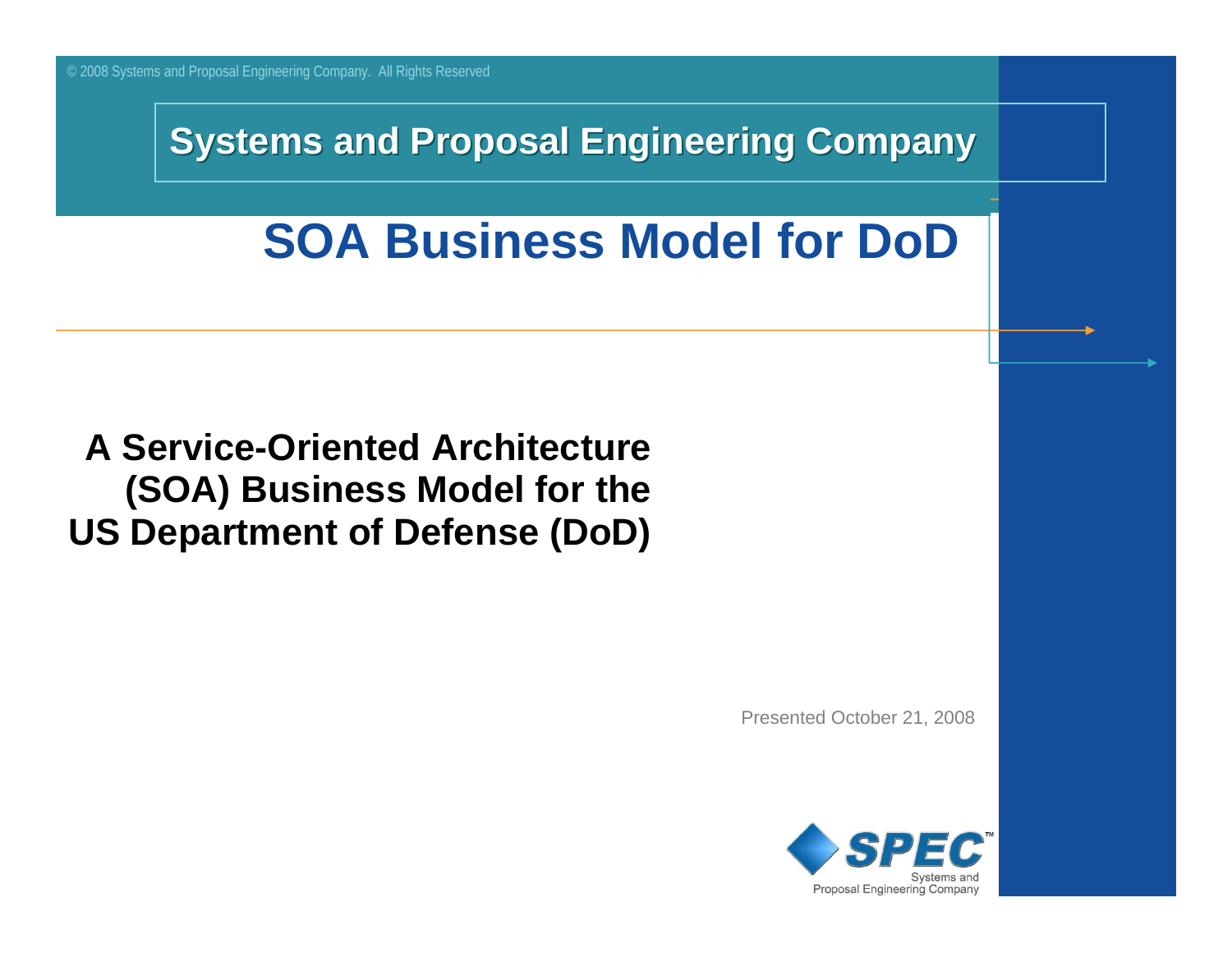### **Overview of presentation Overview of presentation**

- **How is DoD viewed today?**
- **How is SOA related to net-centricity?**
- **What would be a more SOA-like approach look like?**
- **Conclusions**

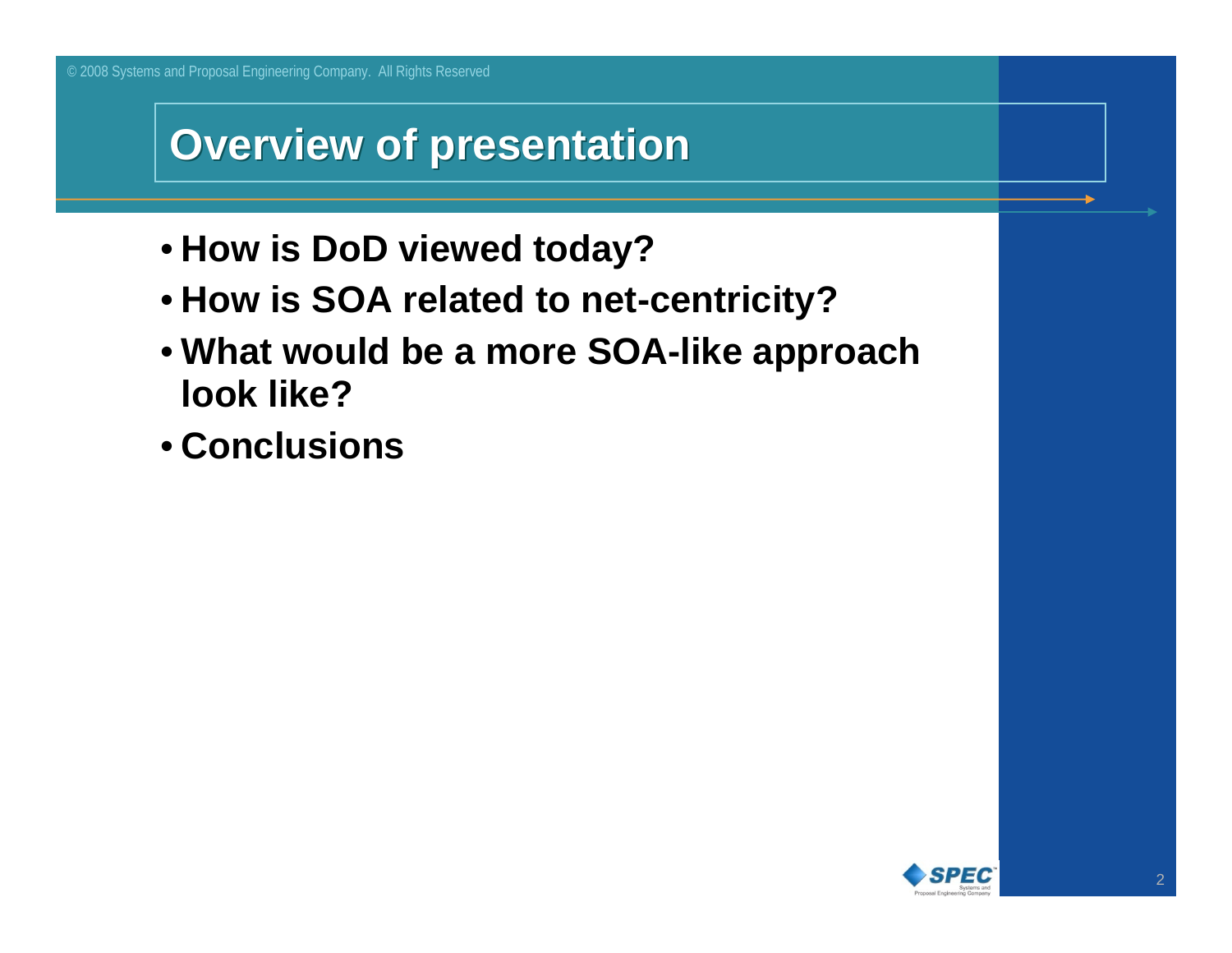## **How Is DoD Viewed Today? How Is DoD Viewed Today?**



- **This "systems view" divides activities into various "mission areas"**
	- Warfighting
	- $\bullet$ Intelligence
	- $\bullet$ **Business**
	- Infrastructure
- **In doing so, this complicates the interfaces between areas**
- **Also, "business" occurs in all these areas**

*See Global Information Grid Architectural Vision, June 2007* 

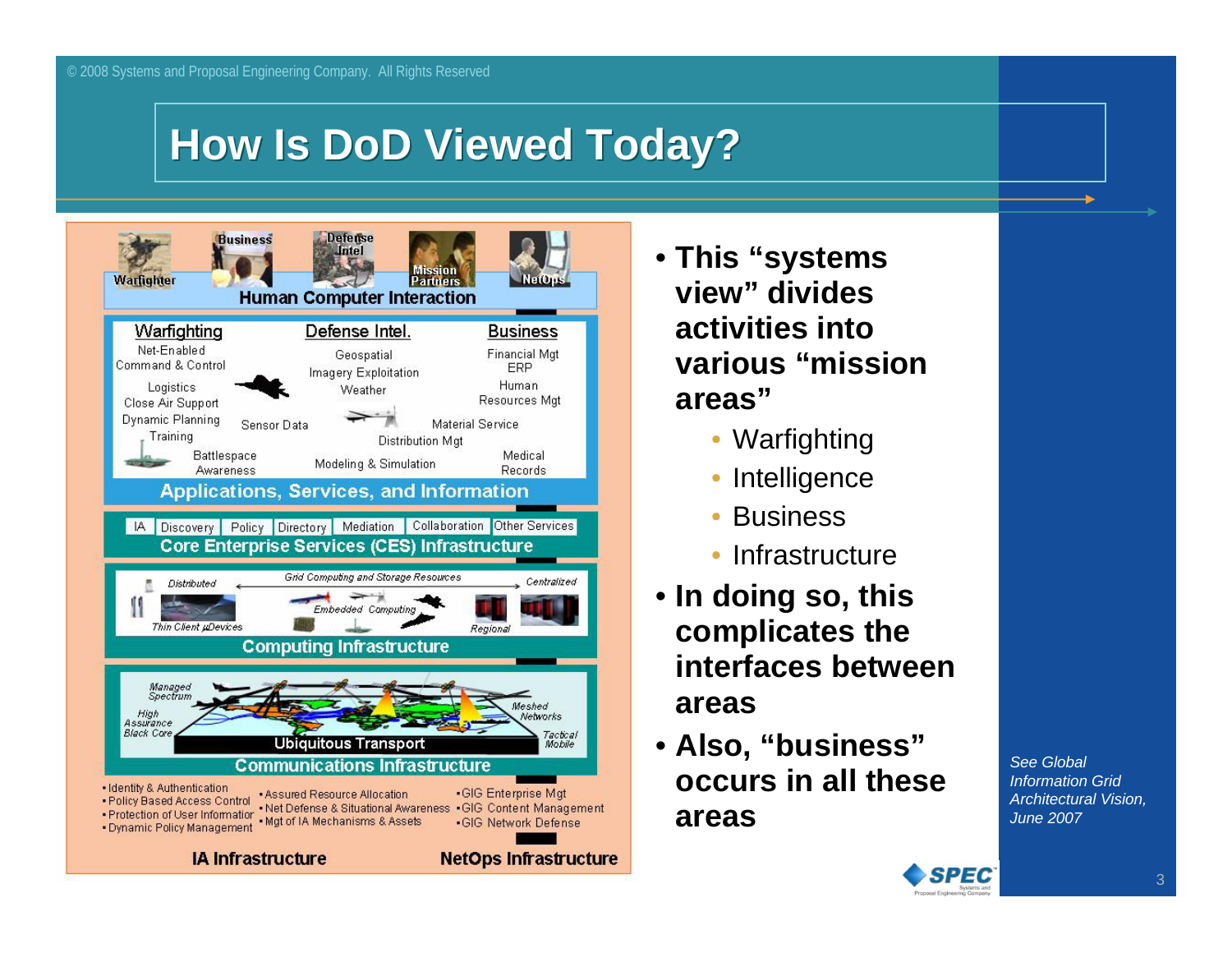## **How Is SOA Related to Net-Centricity? How Is SOA Related to Net-Centricity?**

- **DoD defines net-centricity as "the realization of a networked environment, including infrastructure, systems, processes, and people, that enables a completely different approach to warfighting and business operations."\***
	- The idea is to use the global network to provide warfighters and decision makers with the information they need, when they need it, in a secure environment
- **Service-Oriented Architectures provides a means to package business processes as interoperable services**
	- Hence, it is seen as a means to implement netcentricity

*See DoD Net-Centric Data Strategy, May 9, 2003*

*So does the current model lend itself easily to SOA?*

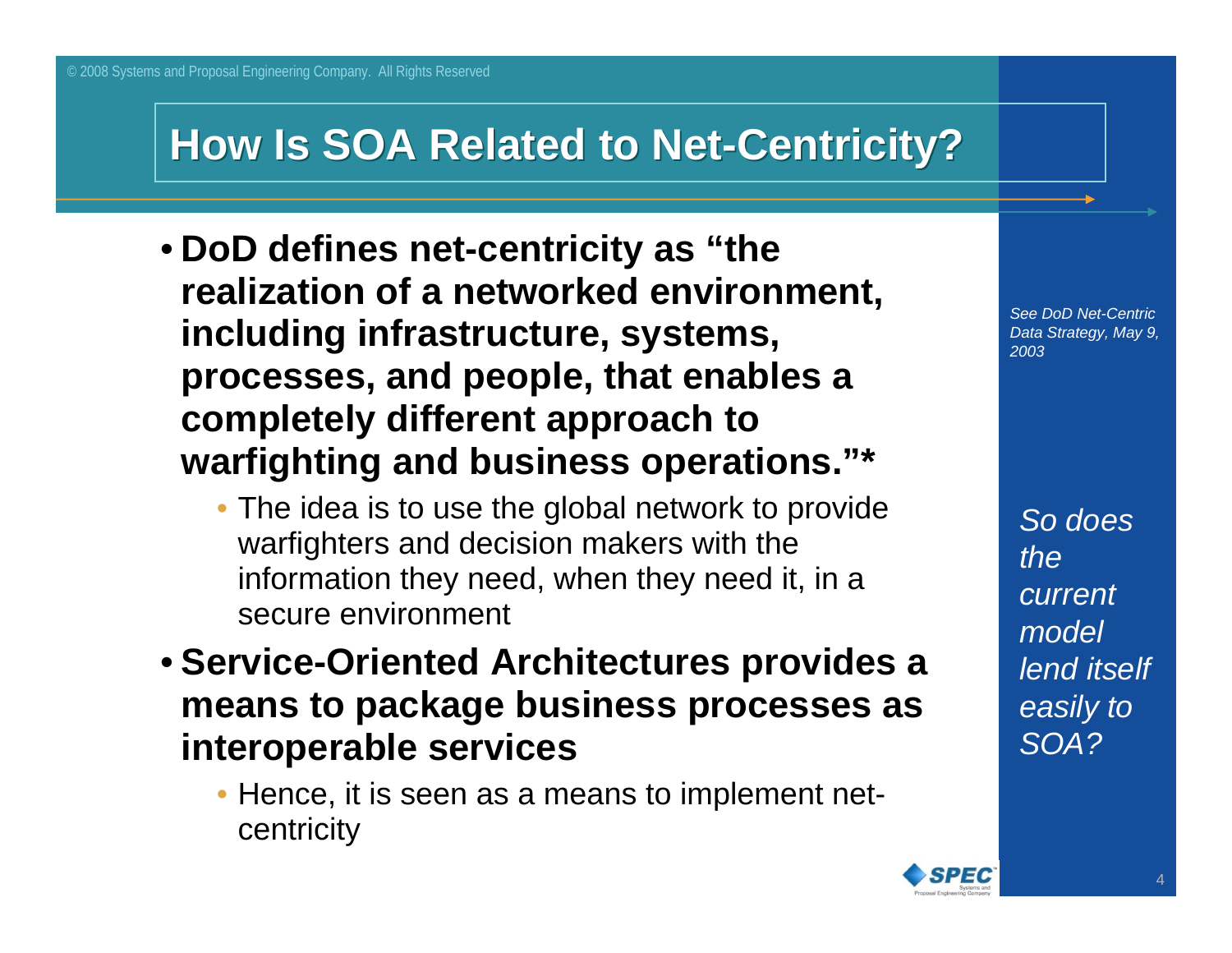





5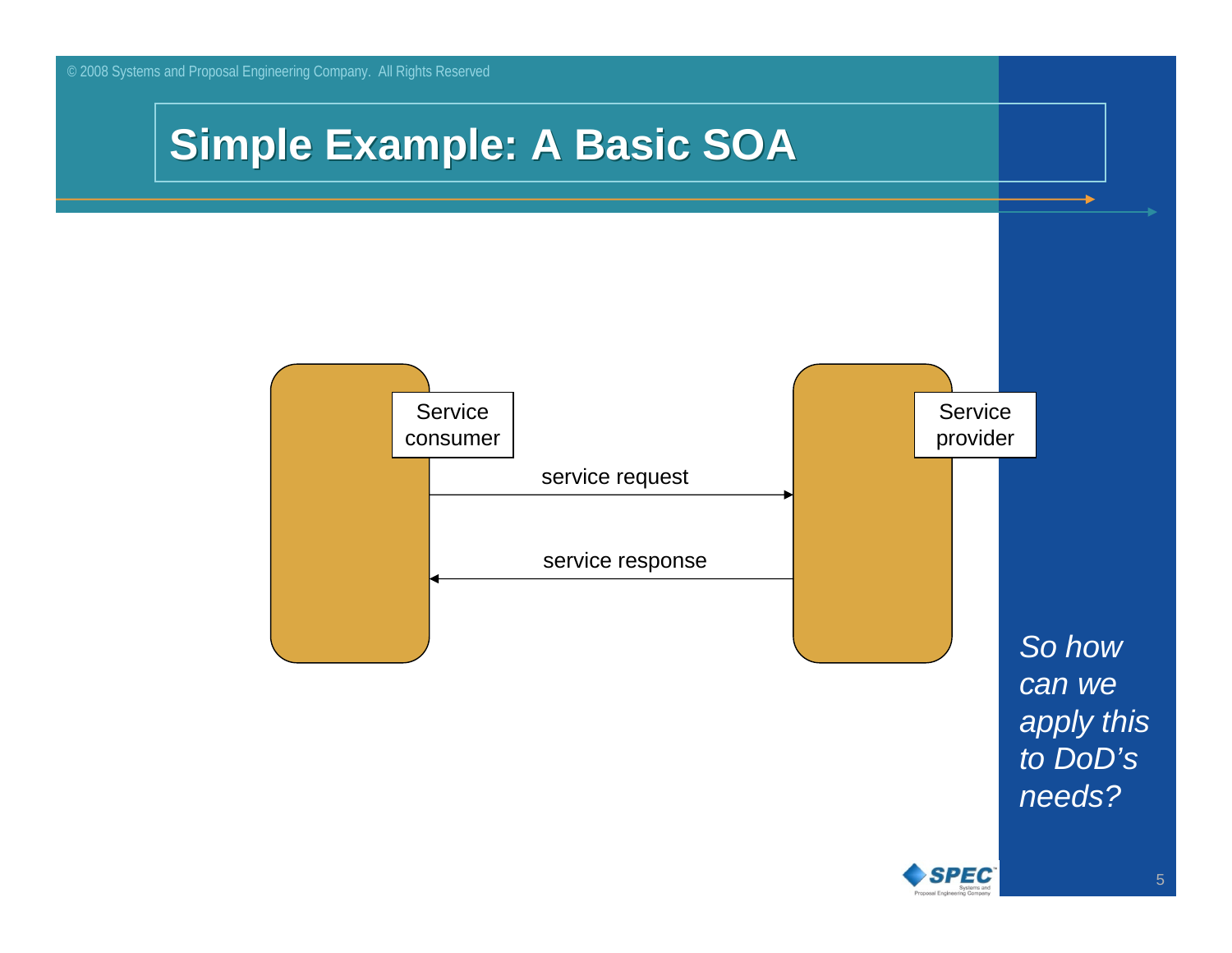## **Proposed SOA Business Model for DoD Proposed SOA Business Model for DoD**